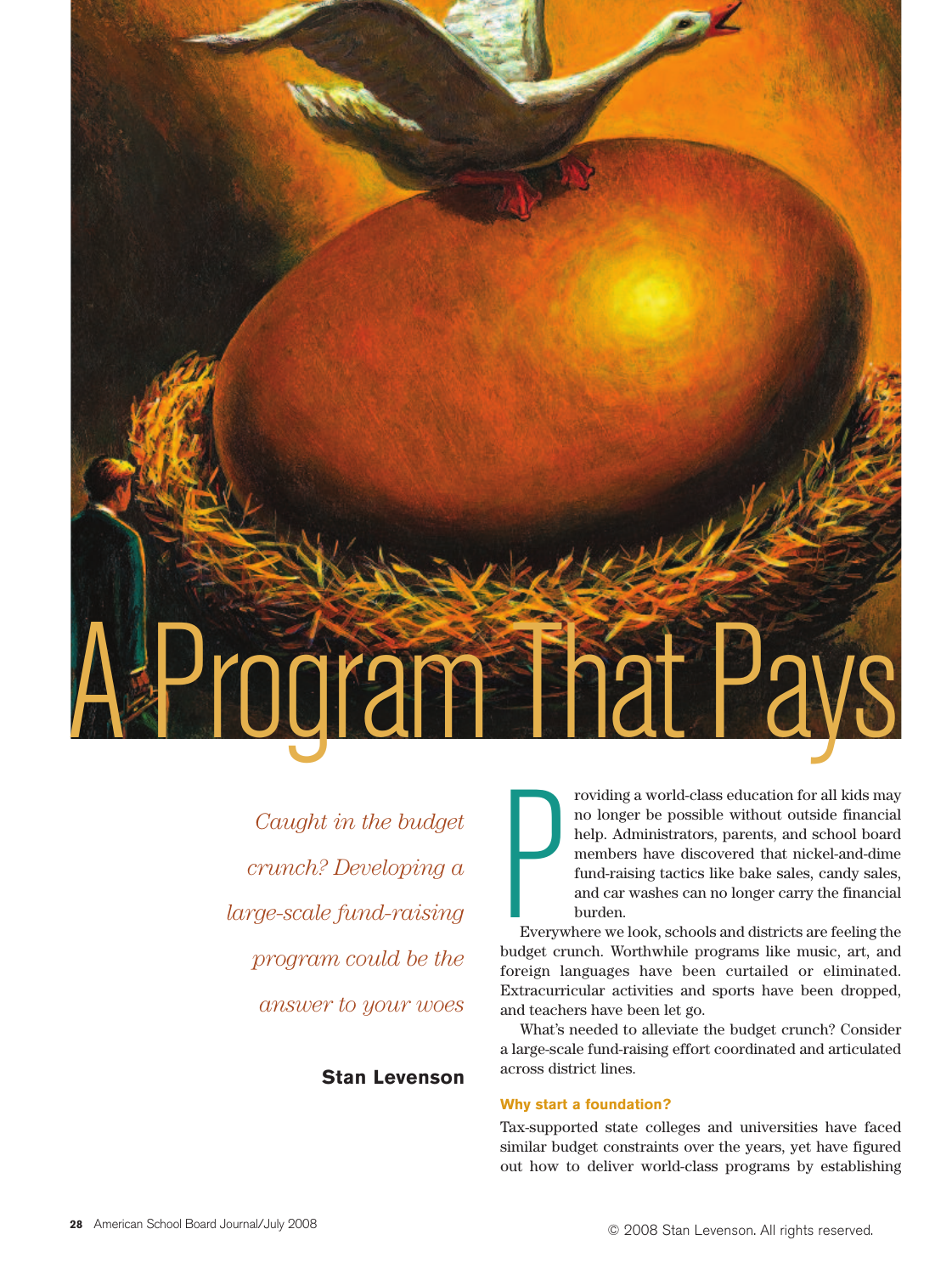development offices. These offices are staffed by people with experience in conducting major campaigns to raise funds through corporate, foundation, and government grants, as well as grants and gifts from individual donors.

Colleges and universities also have discovered that a coordinated effort utilizes the services of professional and volunteer staffs, top administrators, board members, and the university president. These development offices are good role models for the public schools, and we can learn from them.

Some school districts have recognized that development offices are good investments that bring in more money than it costs to establish and maintain them. With realistic expectations, development offices should pay for themselves in two years or less. School and district  $501(c)(3)$  foundations have become popular, with more than 10,000 established across then U.S. and more in the development stage.

Parent and civic groups, chambers of commerce, alumni, booster clubs, and friends of the schools have established foundations. School boards and districts also have developed their own.

Public schools have many supporters. Millions of people have attended and graduated from schools all across the country. Many of these same people have children and grandchildren in the schools and want to give back to show their appreciation and support. While all can't give money or other assets, many can donate time as volunteers. Go after these people with gusto and learn how to ask for their help!

#### **The role of the staff and board**

As you begin to plan an articulated large-scale fund-raising effort, it is imperative that roles and responsibilities be delineated to smoothly transition into this new and exciting adventure. Here is a job description for each person or group:

■ **Superintendent:** With the board's blessing, the superintendent is the overall leader in a big-time fund-raising effort. This would include, but not be limited to, the establishment of a districtwide development office including the employment of competent, experienced development office staff.

Working with the development staff, as well the local education foundation, central office staff, principals, teachers, parents, volunteers, consultants, and the school board, the superintendent can bring power, prestige, and creativity to the district's overall needs and vision.

Recently, a superintendent and I visited two foundations in the San Francisco Bay area. In both instances, the foundations' executive directors said this was the first time that they had met with a superintendent on their turf. Both were very pleased that the superintendent felt it was important enough to make a personal visit. Needless to say, both foundations provided major support, and the superintendent

discovered that when CEOs meet and work together, good things start to happen.

With training, the superintendent should learn how to ask for gifts from wealthy individuals and others within the school community. A solicitation team—used so effectively by college and university presidents—that includes the superintendent will reap major rewards. Meeting with potential donors personally is the key to money rolling in to your district. Remember, if you don't ask for it, you won't get it.

■ **School board members:** Individual board members are key players in the effort as well. Most board members I know have many friends and contacts in the community and elsewhere, including key people in the business world. Use these contacts by soliciting cash and noncash gifts from friends and colleagues. If you can make cash or noncash gifts yourself, why not do it? Board members in the nonprofit world as well as at the private school, college, and university levels contribute regularly to the good causes they represent. Why not in the public schools?

Board members should be strong supporters and advocates of large-scale fund-raising efforts. They should approve the establishment of a development office and expect it to be a profit center in two to three years.

Remember: More than 80 percent of all grants and gifts to good causes come from individual donors. Therefore, encourage and support the superintendent and the development office staff to seek big grants and gifts from individuals. Assist in identifying and soliciting others in the community who have the ability and interest in contributing. By setting a good example of contributing yourself, you will create a lot of excitement and interest.

■ **Principals:** Principals have critical roles as well, and they can make or break a program by their attitude and involvement. As school leaders, principals should take on a role similar to that of the superintendent, making personal visits to wealthy constituents and others in their attendance area. Principals should be part of the team that meets with program officers and CEOs of corporations and foundations that are interested in funding their specific school.

■ **Teachers, coaches, and other staff:** Your staff is the heart of your fund-raising effort because they are on the firing line each and every day. They make the community proud of their involvement and commitment to kids. Band and choir directors, sports and academic coaches, and teachers in both core subjects and the creative and performing arts should be key players. Prospective donors probably know one or more of these people through their kids or grandkids, have been influenced by their good work, and want to help out.

#### **The role of the development staff**

School and district foundations are becoming more promi-